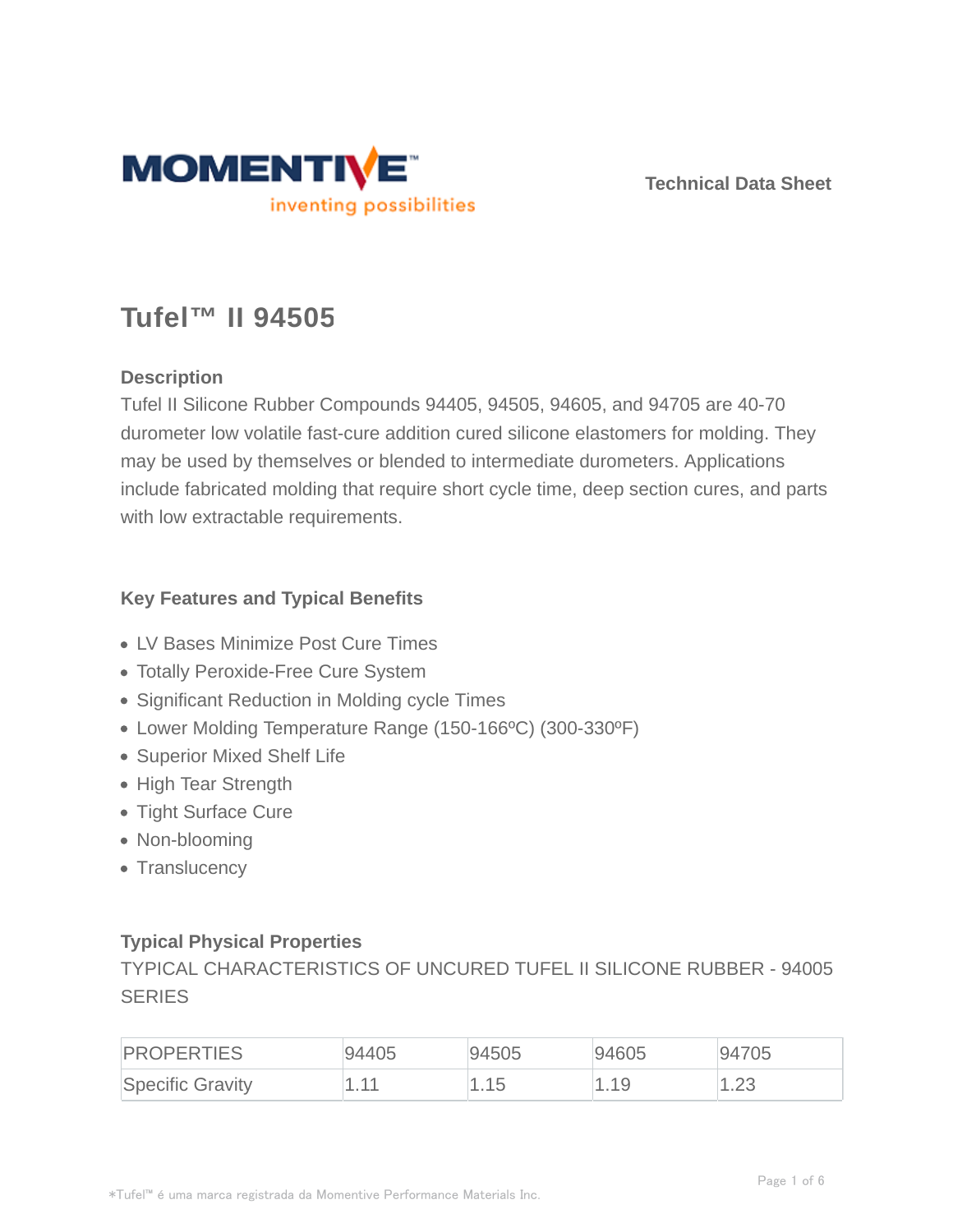| Appearance                                       | Translucent | Translucent | Translucent | <b>Translucent</b> |
|--------------------------------------------------|-------------|-------------|-------------|--------------------|
| <b>Polymer Classification</b><br>$(ASTM D-1418)$ | VMQ         | <b>VMQ</b>  | <b>VMQ</b>  | <b>VMQ</b>         |

 TYPICAL RHEOLOGICAL PROFILE - MONSANTO ODR WITH 3° ARC @ 150°C (300°F)

| Minimum Viscosity | $1 - 6$       | $2 - 5$     | $2 - 7$     | $2 - 7$     |
|-------------------|---------------|-------------|-------------|-------------|
| T1. Minutes       | $ 0.5 - 1.0 $ | $0.5 - 1.0$ | $0.5 - 1.0$ | $0.5 - 1.0$ |
| T1, Minutes       | $ 33 - 48 $   | $32 - 52$   | 32-52       | 60-90       |

TYPICAL PHYSICAL PROPERTIES OF TUFEL II SILICONE RUBBER - 94005 SERIES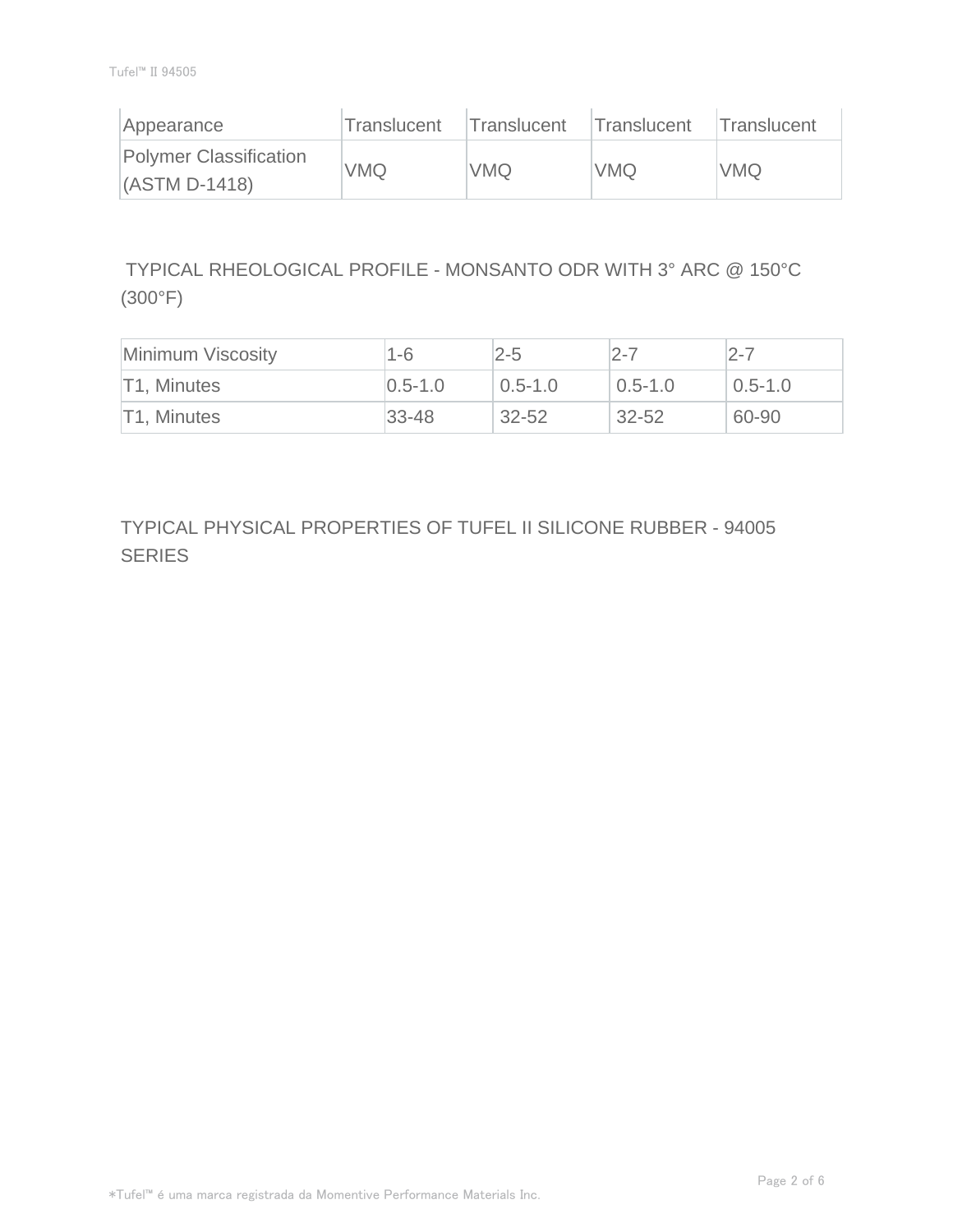| <b>ASTM</b>   | PRESS CURE - 10 MINUTES @                              | 94405 | 94505 | 94605 | 94705 |
|---------------|--------------------------------------------------------|-------|-------|-------|-------|
| <b>METHOD</b> | 177°C (350°F)                                          |       |       |       |       |
| D-2240        | Hardness, Durometer A                                  | 40    | 47    | 57    | 72    |
| $D-412$       | Tensile Strength, psi                                  | 1320  | 1325  | 1250  | 1340  |
|               | <b>MPa</b>                                             | 9.1   | 9.1   | 8.6   | 9.2   |
| $D-412$       | Elongation, %                                          | 890   | 930   | 750   | 600   |
| $D-624$       | Tear Resistance, Die B, ppi                            | 230   | 250   | 240   | 325   |
|               | KN/M                                                   | 40.4  | 43.9  | 42.1  | 57.0  |
| $D-412$       | Tensile Modulus @ 100% psi                             | 140   | 175   | 250   | 500   |
|               | <b>MPa</b>                                             | 1.0   | 1.2   | 1.7   | 3.4   |
|               | POST CURE 2 HOURS @ 177°C                              |       |       |       |       |
|               | $(350^{\circ}F)$                                       |       |       |       |       |
| D-2240        | Hardness, Durometer A                                  | 43    | 52    | 62    | 74    |
| $D-412$       | Tensile Strength, psi                                  | 1390  | 1400  | 1250  | 1340  |
|               | <b>MPa</b>                                             | 9.6   | 9.7   | 8.6   | 9.2   |
| $D-412$       | Elongation, %                                          | 780   | 880   | 690   | 580   |
| $D-624$       | Tear Resistance, Die B, ppi                            | 230   | 270   | 260   | 325   |
|               | KN/M                                                   | 40.4  | 47.4  | 45.6  | 57.0  |
| $D-624$       | Tensile Modulus @ 100% psi                             | 175   | 225   | 320   | 530   |
|               | <b>MPa</b>                                             | 1.2   | 1.6   | 2.2   | 3.7   |
| D-395         | Compression Set, % 22 hrs. @ 150°C<br>$(300^{\circ}F)$ | 20    | 20    | 23    | 18    |

## **Regulatory Compliance**

A representative sample of an analogous product to Tufel ll 94505 met the requirements of USP Class VI and ISO 10993 under Good Laboratory Practices (GLP).

- Listed as UL 94 HB (File No. E205753)
- The ingredients are listed in the BfR recommendation XV "Silicones" (1)
- Compositionally compliant with 21 CFR 177.2600 Rubber articles intended for repeated use<sup>(2)</sup>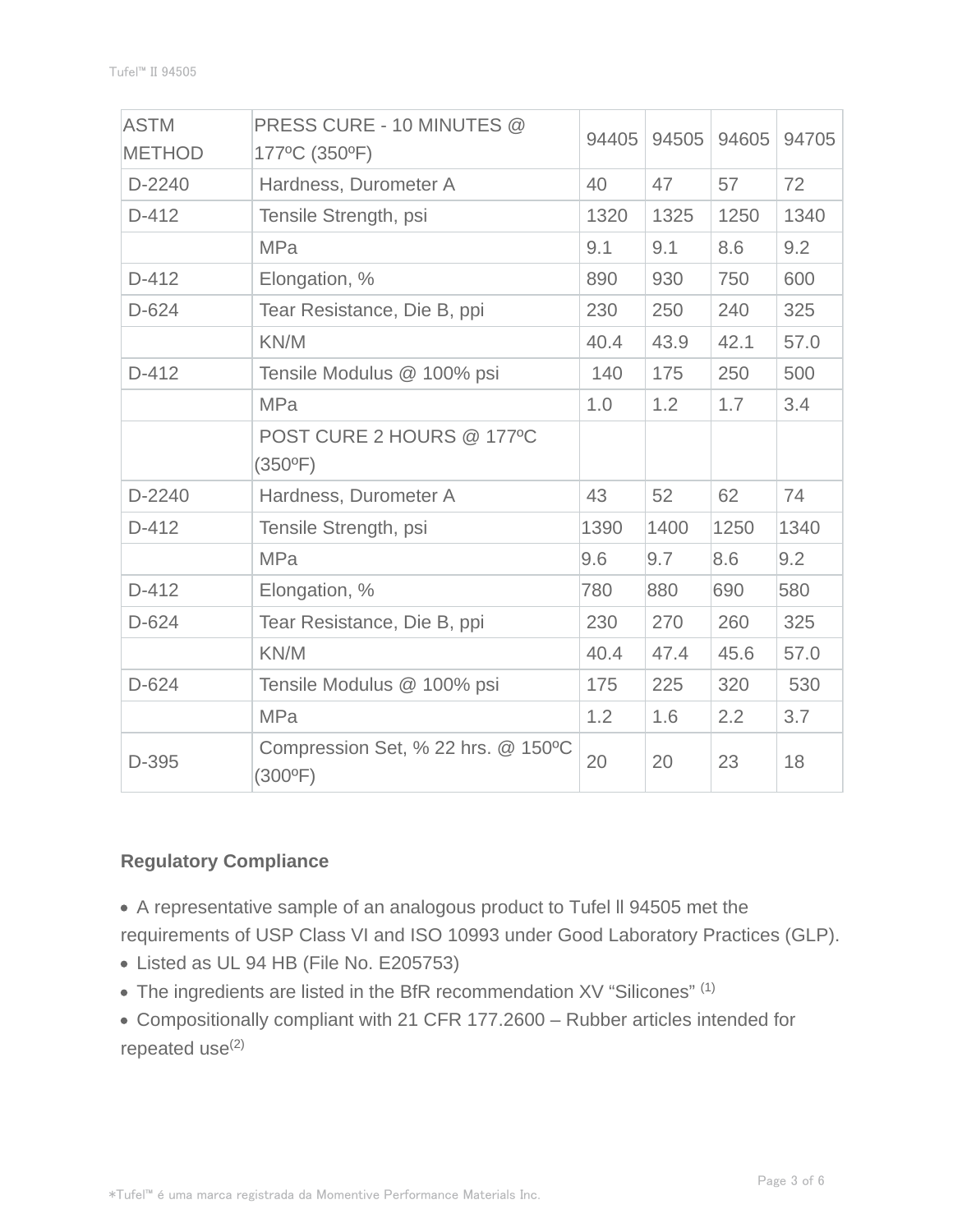(1) Producer of the final article needs to test and confirm that the final product meets the extraction limits of BfR XV or corresponding EU legislation.

(2) It is the responsibility of the user to determine that the final product complies with the extractive limitations and other requirements of 21 CFR 177.2600, under their specific manufacturing procedures

#### **Patent Status**

Nothing contained herein shall be construed to imply the nonexistence of any relevant patents or to constitute the permission, inducement or recommendation to practice any invention covered by any patent, without authority from the owner of the patent.

## **Product Safety, Handling and Storage**

Customers should review the latest Safety Data Sheet (SDS) and label for product safety information, safe handling instructions, personal protective equipment if necessary, emergency service contact information, and any special storage conditions required for safety. Momentive Performance Materials (MPM) maintains an aroundthe-clock emergency service for its products. SDS are available at www.momentive.com or, upon request, from any MPM representative. For product storage and handling procedures to maintain the product quality within our stated specifications, please review Certificates of Analysis, which are available in the Order Center. Use of other materials in conjunction with MPM products (for example, primers) may require additional precautions. Please review and follow the safety information provided by the manufacturer of such other materials.

## **Limitations**

Customers must evaluate Momentive Performance Materials products and make their own determination as to fitness of use in their particular applications.

**Contact Information** Email commercial.services@momentive.com

## **Telephone**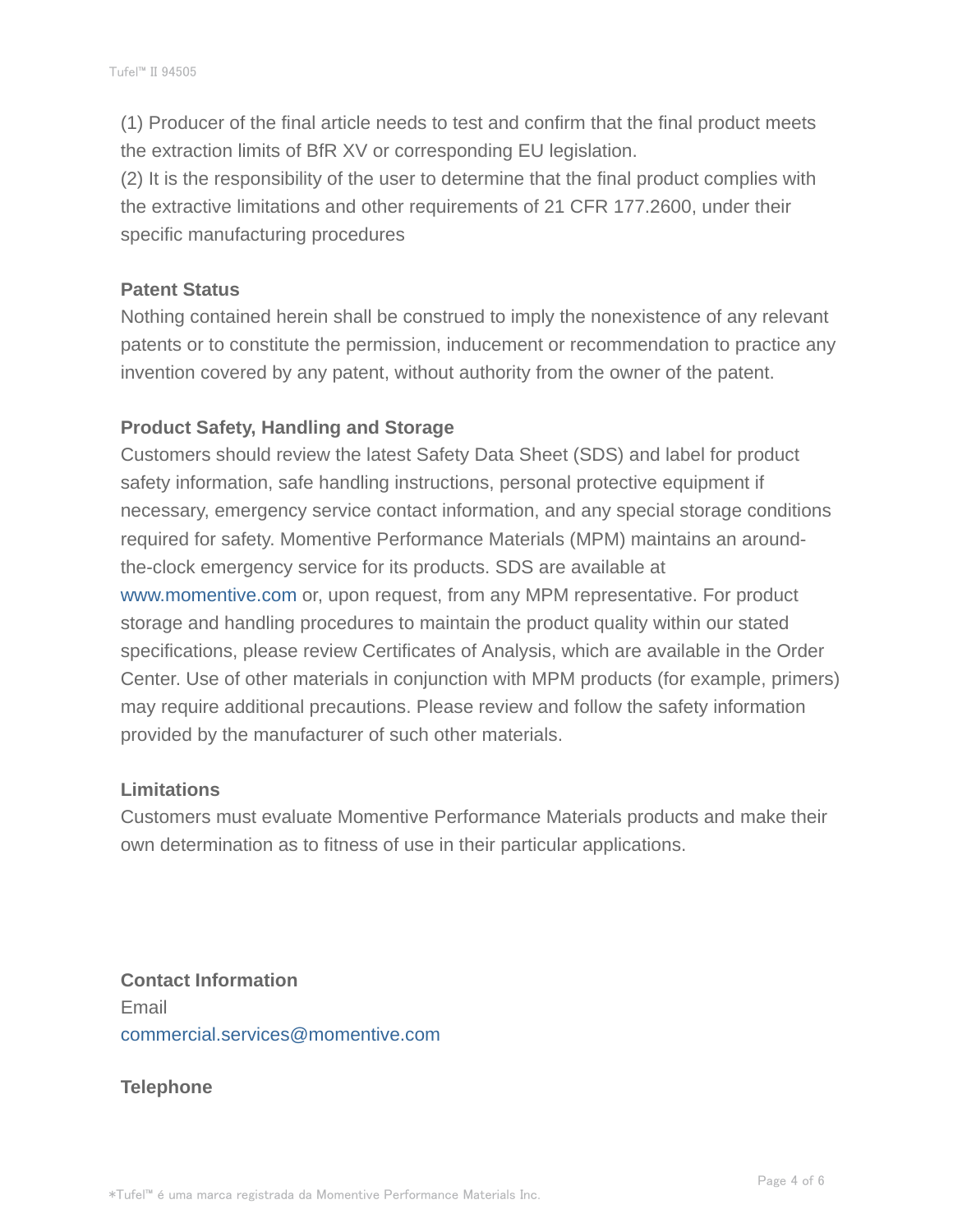| <b>Americas</b>      | <b>Latin America</b> | <b>EMEAI- Europe, Middle</b><br>East, Africa & India | <b>ASIA PACIFIC</b> |
|----------------------|----------------------|------------------------------------------------------|---------------------|
| +1 800 295 2392      | <b>Brazil</b>        | <b>Europe</b>                                        | <b>China</b>        |
| Toll free*           | +55 11 4534 9650     | +390510924300                                        | 800 820 0202        |
| +704 805 6946        | Direct Number        | Direct number                                        | Toll free           |
| <b>Direct Number</b> |                      |                                                      | +86 21 3860 4892    |
|                      |                      |                                                      | Direct number       |
| *All American        | <b>Mexico</b>        | India, Middle East &                                 | Japan               |
| countries            | +52 55 2169 7670     | <b>Africa</b>                                        | +81 3 5544 3111     |
|                      | <b>Direct Number</b> | + 91 44 71212207                                     | Direct number       |
|                      |                      | Direct number*                                       |                     |
|                      |                      | *All Middle Eastern                                  | <b>Korea</b>        |
|                      |                      | countries, Africa, India,                            | +82 2 6201 4600     |

For literature and technical assistance, visit our website at: www.momentive.com

#### **DISCLAIMER:**

**THE MATERIALS, PRODUCTS AND SERVICES OF MOMENTIVE PERFORMANCE MATERIALS INC. AND ITS SUBSIDIARIES AND AFFILIATES (COLLECTIVELY "SUPPLIER"), ARE SOLD SUBJECT TO SUPPLIER'S STANDARD CONDITIONS OF SALE, WHICH ARE INCLUDED IN THE APPLICABLE DISTRIBUTOR OR OTHER SALES AGREEMENT, PRINTED ON THE BACK OF ORDER ACKNOWLEDGMENTS AND INVOICES, AND AVAILABLE UPON REQUEST. ALTHOUGH ANY INFORMATION, RECOMMENDATIONS, OR ADVICE CONTAINED HEREIN IS GIVEN IN GOOD FAITH, SUPPLIER MAKES NO WARRANTY OR GUARANTEE, EXPRESS OR IMPLIED, (i) THAT THE RESULTS DESCRIBED HEREIN WILL BE OBTAINED UNDER END-USE CONDITIONS, OR (ii) AS TO THE EFFECTIVENESS OR SAFETY OF ANY DESIGN INCORPORATING ITS PRODUCTS, MATERIALS, SERVICES, RECOMMENDATIONS OR ADVICE. EXCEPT AS PROVIDED IN SUPPLIER'S STANDARD CONDITIONS OF SALE, SUPPLIER AND ITS REPRESENTATIVES SHALL IN NO EVENT BE RESPONSIBLE FOR ANY LOSS RESULTING FROM ANY USE OF ITS MATERIALS, PRODUCTS OR SERVICES DESCRIBED HEREIN.** Each user bears full responsibility for making its own determination as to the suitability of Supplier's materials, services, recommendations, or advice for its own particular use. Each user must identify and